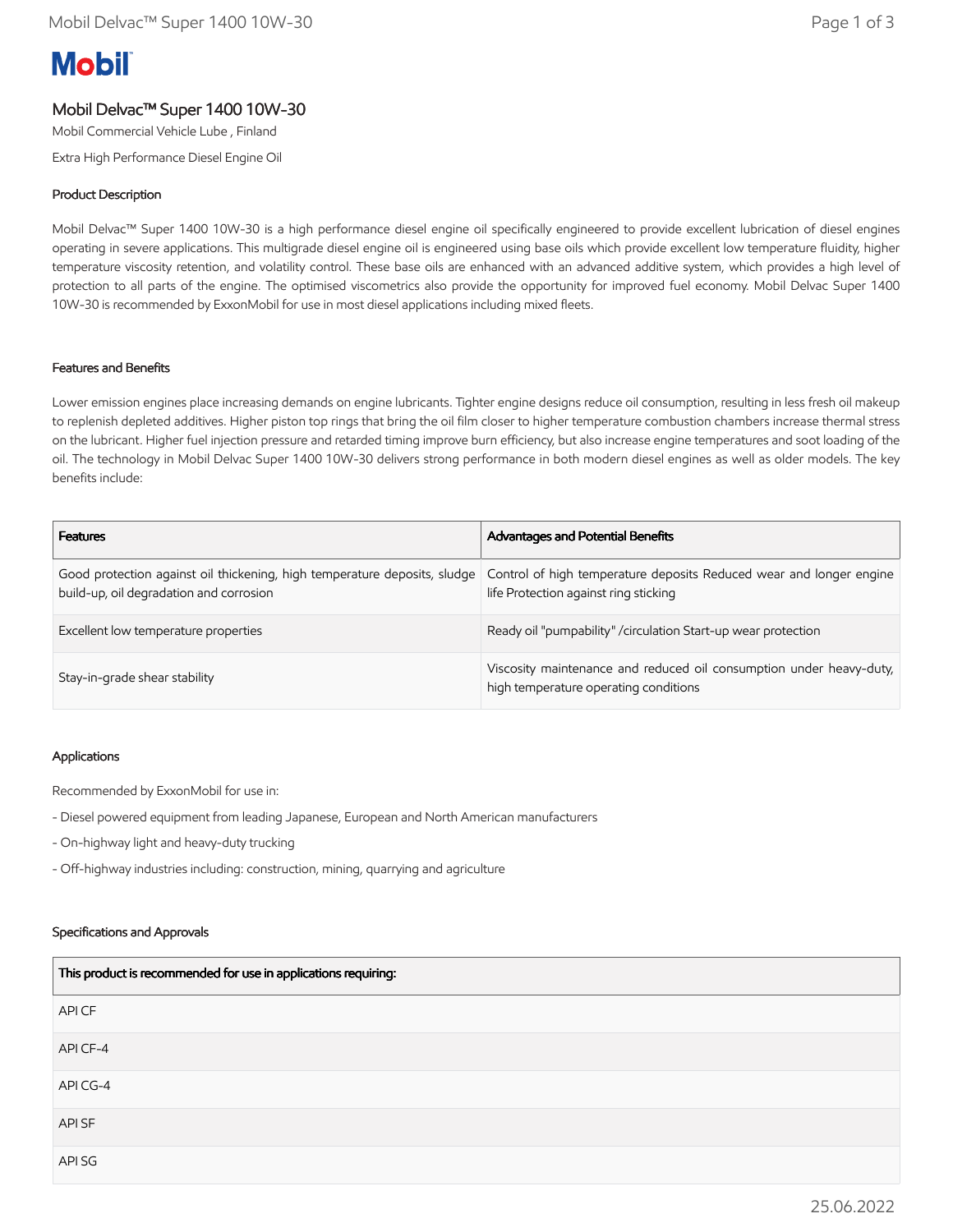#### This product is recommended for use in applications requiring:

API SH

VOLVO VDS-2

| This product meets or exceeds the requirements of: |
|----------------------------------------------------|
| API CH-4                                           |
| API SJ                                             |

#### Properties and Specifications

| Property                                      |            |
|-----------------------------------------------|------------|
| Grade                                         | SAE 10W-30 |
| Kinematic Viscosity @ 40 C, mm2/s, ASTM D445  | 80         |
| Kinematic Viscosity @ 100 C, mm2/s, ASTM D445 | 11.7       |
| Flash Point, Cleveland Open Cup, °C, ASTM D92 | 225        |
| Ash, Sulfated, mass%, ASTM D874               | 1.1        |
| Noack Volatility, mass%, ASTM D5800           | 10.7       |
| Pour Point, °C, ASTM D97                      | $-36$      |
| Total Base Number, mgKOH/g, ASTM D2896        | 8.9        |
| Viscosity Index, ASTM D2270                   | 141        |

#### Health and safety

Health and Safety recommendations for this product can be found on the Material Safety Data Sheet (MSDS) @ [http://www.msds.exxonmobil.com/psims](http://www.msds.exxonmobil.com/psims/psims.aspx) /psims.aspx

All trademarks used herein are trademarks or registered trademarks of Exxon Mobil Corporation or one of its subsidiaries unless indicated otherwise.

10-2021 ExxonMobil Finland Oy Ab Satamatie 10 21100 Naantali - FINLAND

#### +358 (0) 10 40 8500 [http://www.mobil.fi](http://www.mobil.fi/)

Typical Properties are typical of those obtained with normal production tolerance and do not constitute a specification. Variations that do not affect product performance are to be expected during normal manufacture and at different blending locations. The information contained herein is subject to change without notice. All products may not be available locally. For more information, contact your local ExxonMobil contact or visit [www.exxonmobil.com](http://www.exxonmobil.com/)

ExxonMobil is comprised of numerous affiliates and subsidiaries, many with names that include Esso, Mobil, or ExxonMobil. Nothing in this document is intended to override or supersede the corporate separateness of local entities. Responsibility for local action and accountability remains with the local ExxonMobil-affiliate entities.